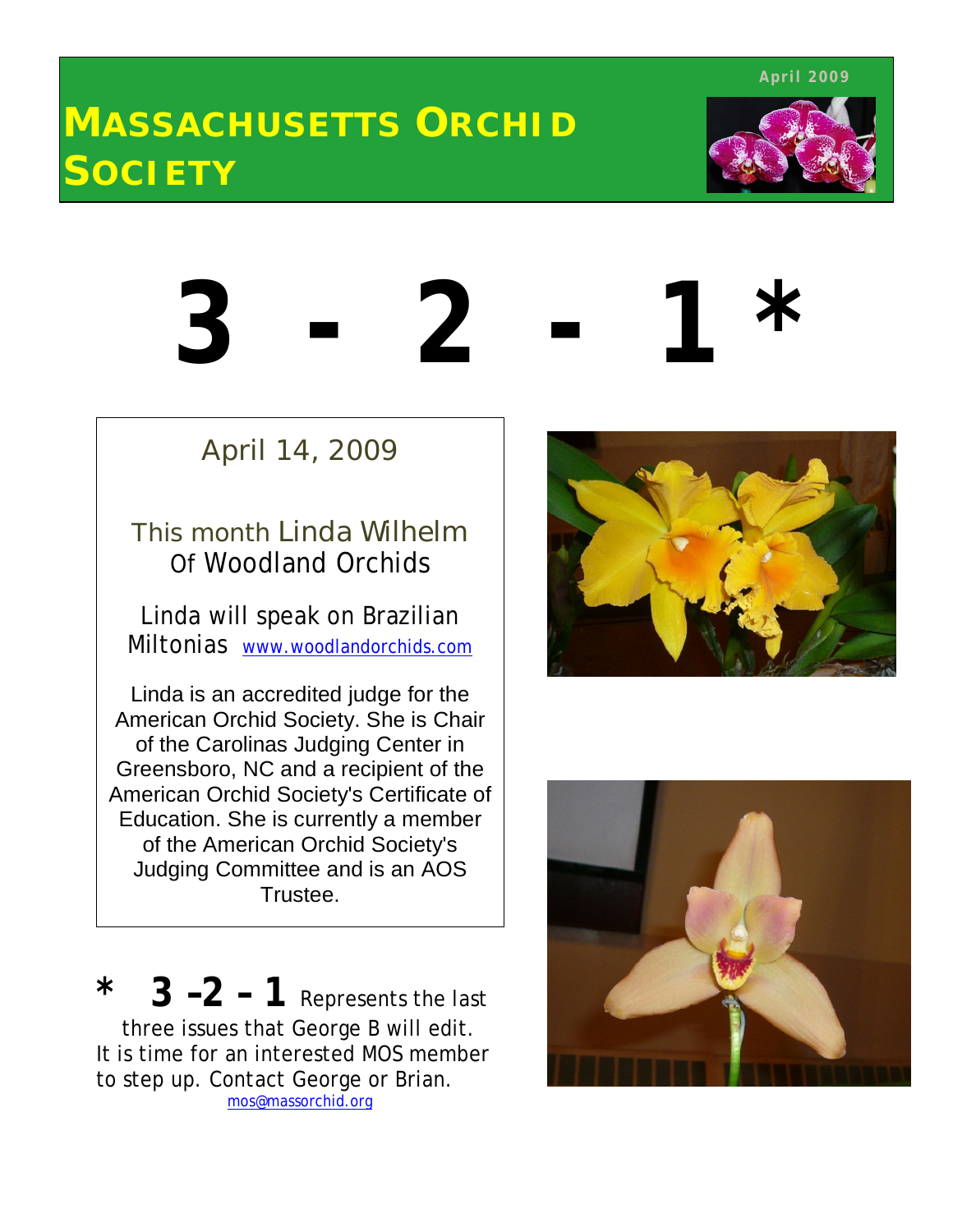#### **March – Getting a Jump on Spring**

#### **Ron McHatton - Director of Education**

Depending on where you live, March may be more spring than winter but this month is definitely one of those where you get both. However, there are things that you can be doing to get the jump on spring. This is the time that many plants should be repotted. Candidates are those plants that are actively beginning to produce new roots and new growth. Orchids are pretty resistant to most plant pests but they aren't immune. This is the time to take advantage of those occasional warm days and treat your plants that have been inside all winter for pests that came in with them. By now, the hitchhikers will have made their presence known and it's also the time when you should be looking for the presence of the first aphid crops. These insects lay eggs in the fall when the temperatures drop and the eggs winter over waiting for the weather to warm. You can go from no visible aphids to a healthy, thriving colony in a matter of days this time of the year, especially on those juicy, tender flower spikes and buds.

Mites, thrips and whiteflies are the other creatures to be on the lookout for now. This has been a drier than normal winter in many parts of the country and mites and thrips thrive under these conditions. Spider mites are relatively easy to spot since these pests spin webs much like spiders. The other mites, effectively microscopic, damage the surface of orchid leaves allowing them to desiccate. The effect has been described as a "silvering" of the leaf surface but perhaps the easiest way to visualize the change is that your orchid leaves will take on a dull appearance. When left untreated, mites rapidly increase in number causing more and more pronounced damage and can even cause the death of the infested plant. I recently saw a number of cattleyas with dark black, hard lesions on the leaves and under the pseudobulb sheaths. The owner had been trying to treat what was perceived as a fungal problem with no success. These lesions weren't fungal but rather the evidence of an advanced mite infestation. In fact, on close inspection, the grooves along the pseudobulbs were filled with tiny white crystal-like deposits that, under a microscope turned out to be the old exoskeletons of mites cast off during molting. Mites are not insects and do not respond to insecticides designed to control regular insects. Make sure that you are using a product that specifically states for the control of mites. Otherwise it's a waste of your time and money and only serves to annoy the mites.

Thrips, on the other hand, can be seen with the naked eye and their damage is entirely different. These insects fly and can enter your collection in fairly large numbers through open windows or through greenhouse vents and multiply rapidly under dry conditions ruin newly opening flowers. Thrips suck the sap from the surface cells of the flowers, especially along the edges of the parts, causing the damaged surface to become brown and papery. The effect is misshapen flowers with dry, papery edges. If you see this on your flowers you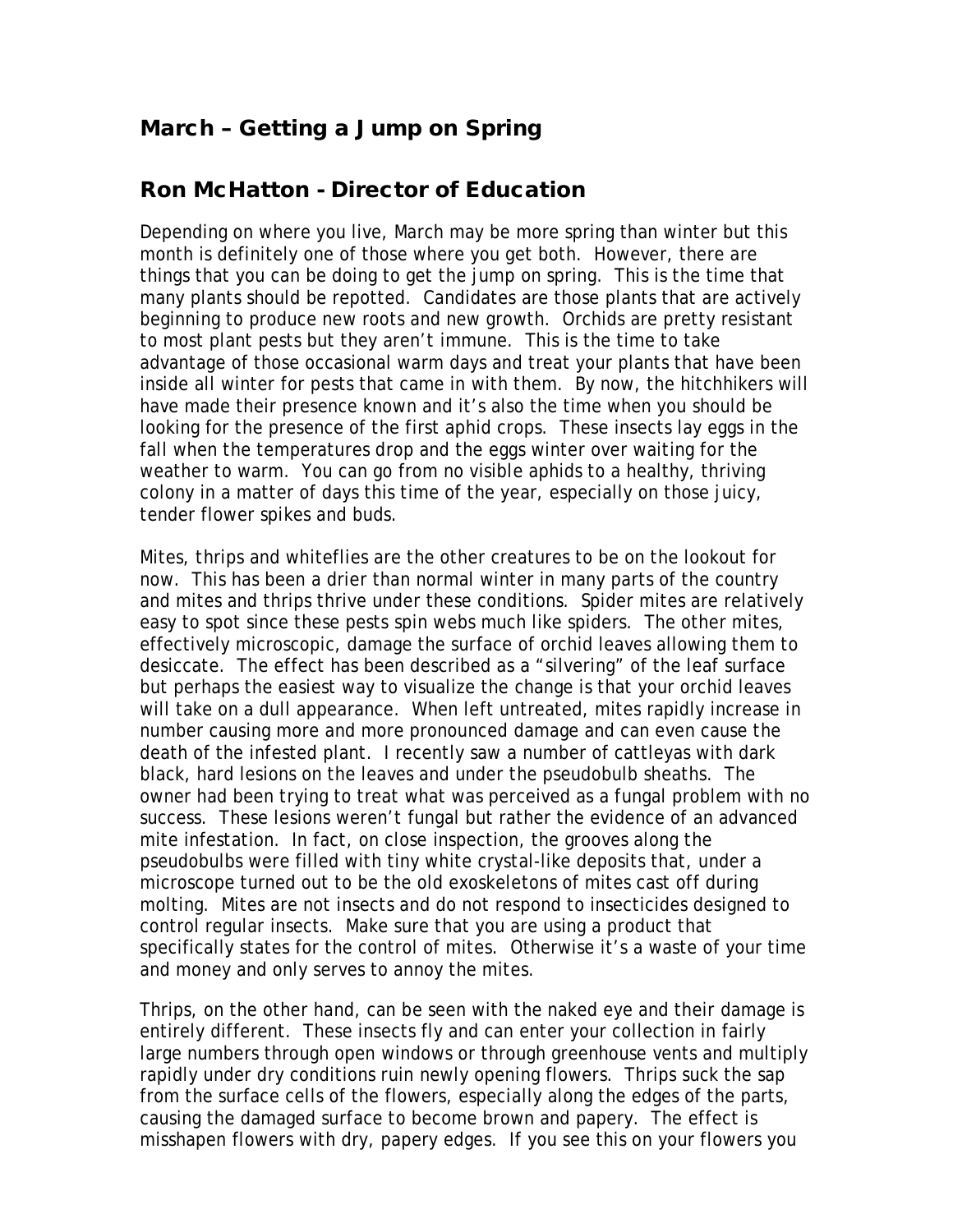should be looking for thrips. They are often easier to see if you tap the flowers on a sheet of white paper. Look for tiny, cylindrical insects that move rapidly. On vandas (and perhaps other orchids with exposed roots), thrips cause dry, brown rings round the roots, the result of their feeding on the root covering and if you know what to look for, they can't be missed.

In warm, dry parts of the country whiteflies can be a problem on phalaenopsis and orchids with thin leaves and you should start watching for them now. Those in more northern climes aren't immune, whitefly just appear later in the season. You can't miss whiteflies. These tiny white insects resemble moths more than flies and when disturbed fly short distances. They are in discriminant with regard to the plants they feed on; any leaves with a good supply of sap will do. In addition, they can be carried on the wind and can look like tiny white bits of ash if present in high enough numbers. They can be controlled with the usual insecticidal soaps, alcohol mixtures and general pesticides rated for houseplants or ornamental. They are attracted to yellow and some control can be had with adhesive yellow cards sold in agricultural supply stores.

### **Reprinted from the March 2009 AOS Newsletter**



# **Miltonia**

#### Miltonia including Miltoniopsis

#### **MIL-TOH-NEE-AH (MIL-TOH-NEE-OP-SISS)**

These striking orchids, which are also known as pansy orchids, owing to their similarity to garden pansies, are enjoying increasing popularity. Miltoniopsis are cool-growing orchids that originate in the higher elevations of the Andes in Colombia, Panama and Ecuador. The warmer-growing species, properly miltonias, originate from the Minas Gerais area of Brazil and more closely resemble large-flowered oncidiums. Their flowers can be brilliantly patterned.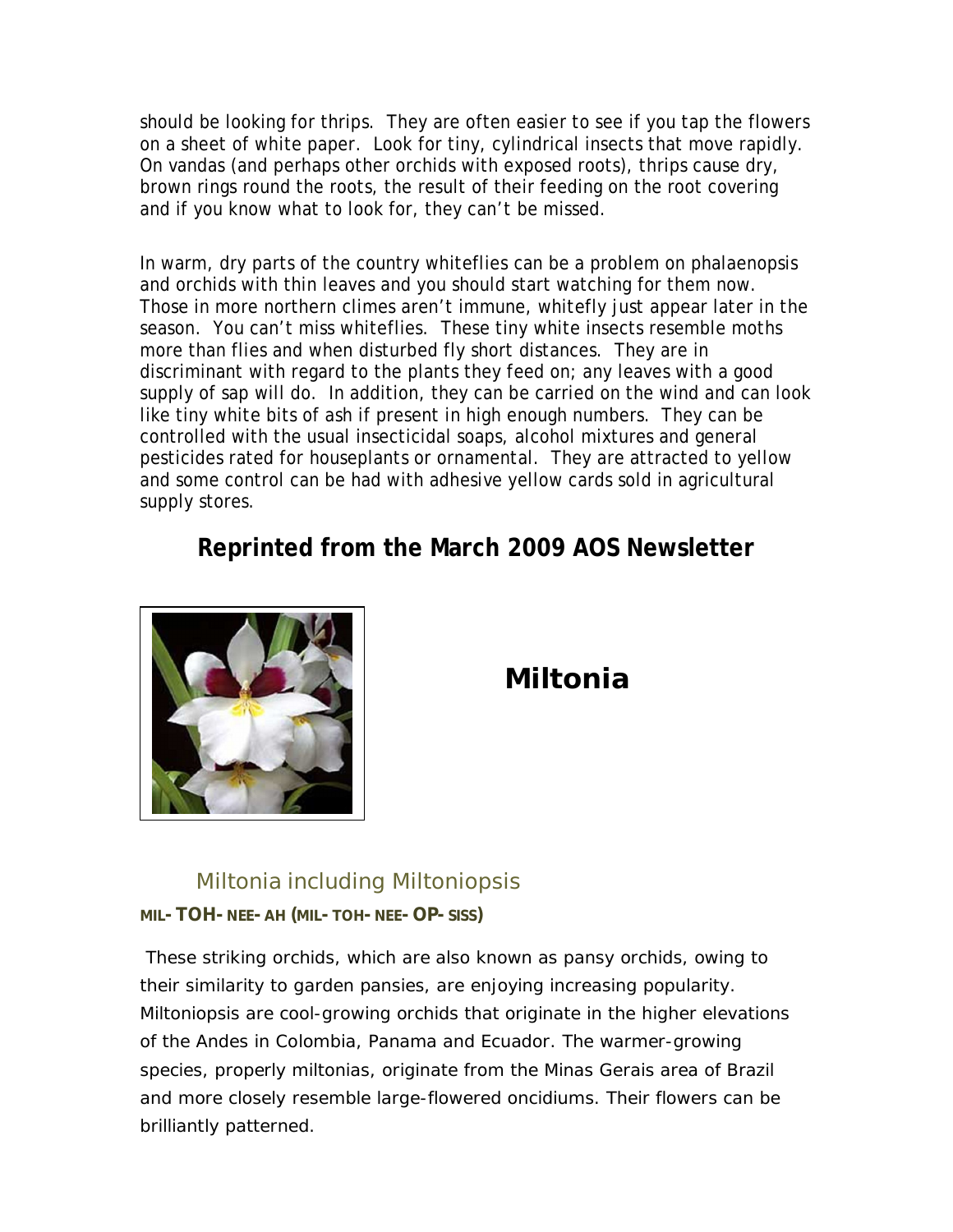**Light** should be relatively shaded. Direct sunlight burns the thin leaves within a short period of time. However, the warmer growing types prefer more light than their coolergrowing relatives. The cool-growing species need approximately 1,200 foot-candles, while the warmer-growing species require closer to 2,000 foot-candles.

 under 80 F, they may not flower. The minimum temperature is 50 to 55 F. Thus, these are really better thought of as intermediate growers because they need intermediate **Temperature** is critical for the cool-growing plants. Unless temperatures are kept temperatures throughout the year - not too hot, not too cold. The warmer growers will take temperatures over 90 F as long as humidity levels of 70 to 75 percent, or higher, are maintained. The minimum temperature is 60 F.

**Water** must be plentiful and the medium must drain perfectly. In their native habitat, the plants are drenched almost daily and, because of this, they are intolerant of salt buildup, so leaching every fourth or fifth watering is important when growing in pots. When they are not getting enough water or humidity, the leaves have a tendency to grow with accordion-like pleats. The warmer-growing miltonias should be grown like cattleyas; allow them to approach dryness between waterings. They also tend to be slightly more tolerant of salt buildup than their Colombian cousins so they can dry more between waterings.

**Humidity** must be at least 70 percent because of the plants' need for abundant water. Less humidity will stress the plants and can lead to susceptibility to disease, though too much humidity is worse than too little.

**Fertilize** at the same level as other orchids: half-strength, balanced fertilizer every two weeks. This can be reduced by half during overcast weather or in winter. A 10-30- 20 blossom-booster formulation is beneficial in early spring when plants approach their flowering period.

**Potting** should be done after flowering when the new growth is starting. Miltoniopsis should be repotted every year as they are intolerant of stale conditions. The cool growers (miltoniopsis) do well in small pots. The warmer growers (miltonias) tend to have a relatively elongated creeping habit and, therefore, do better mounted. Any potting mix suitable for fine roots such as 70 percent seedling bark with charcoal and perlite or a mix of 70 percent tree fern and 30 percent chopped sphagnum is adequate. Mounts may be cork, tree fern or other hard wood. They should be longer than wide. For some reason, shallow pans work better than deep pots.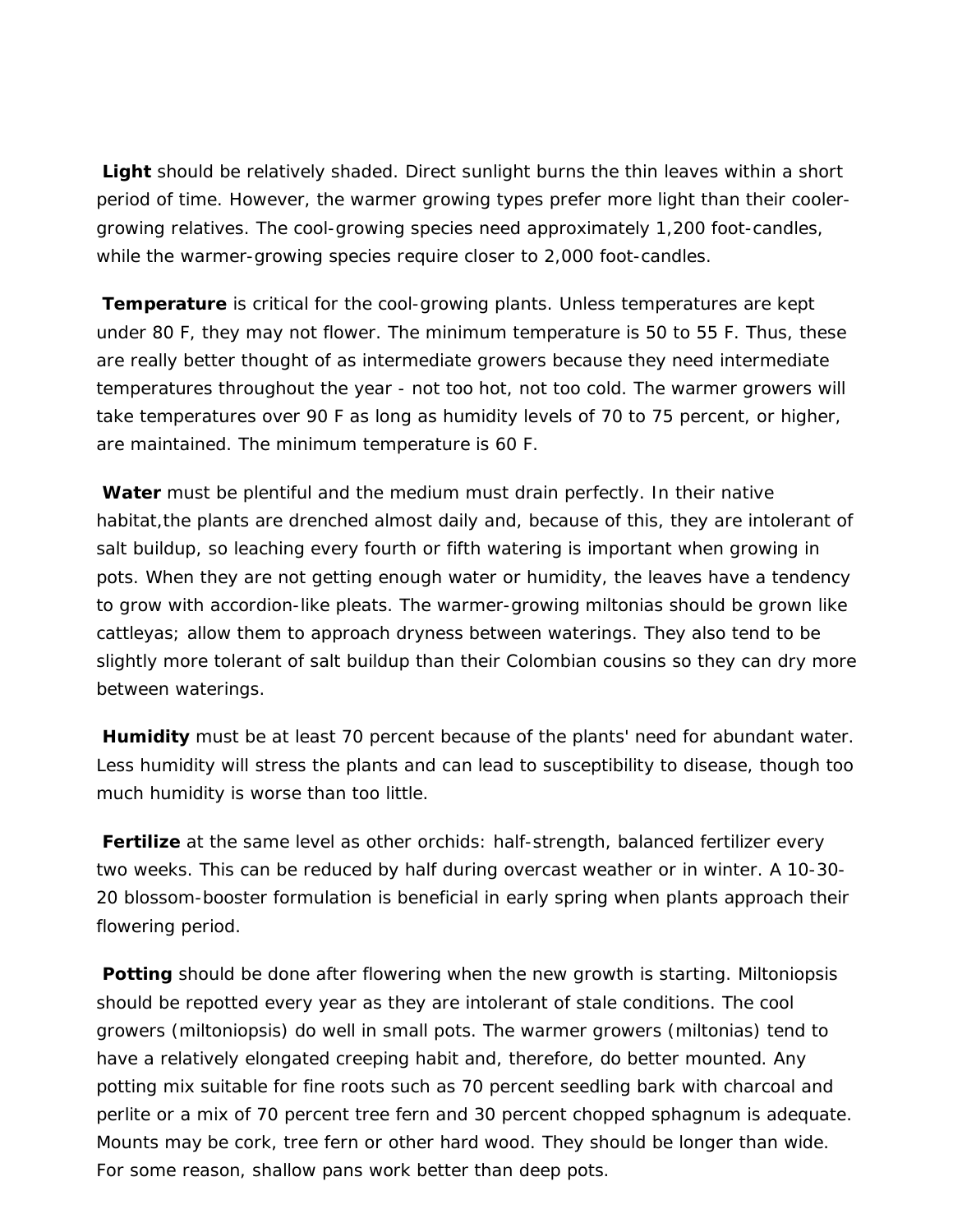#### **MOS Monthly Show Table/ March 10, 2009**

**Judges: Bob Winkley, Cliff Derdarian & Betty Levine. Scribe: Linda Abrams**

**Plants Displayed 37- Plants Awarded 10**

| L. Santa Barbara Sunset "Showtime" HCC/AOS | <b>Bob Gladstone</b>              |
|--------------------------------------------|-----------------------------------|
| Lc. Firedance "Blanche"                    | <b>Harry Kubick</b>               |
| Cymbidium hybrid                           | <b>Betsy Opitz</b>                |
| Trichoglottis pusilla                      | <b>Ralph &amp; Chieko Collins</b> |
| Trichosalpnx pergrata                      | <b>Ralph &amp; Chieko Collins</b> |
| Den. Kingianum variegated                  | <b>Ralph &amp; Chieko Collins</b> |
| Aerangis fastuosa                          | <b>Ralph &amp; Chieko Collins</b> |
| <b>Tolumnia Shannon Elizabeth</b>          | <b>Susan Shapiro</b>              |
| Paph. Impulse X Cyberspace                 | <b>Bob Richter</b>                |
| Den Delicatum kingianum X speciosum        | Warren & Susan Wheel              |

**Den. In the Warren & Susan Wheelweight**